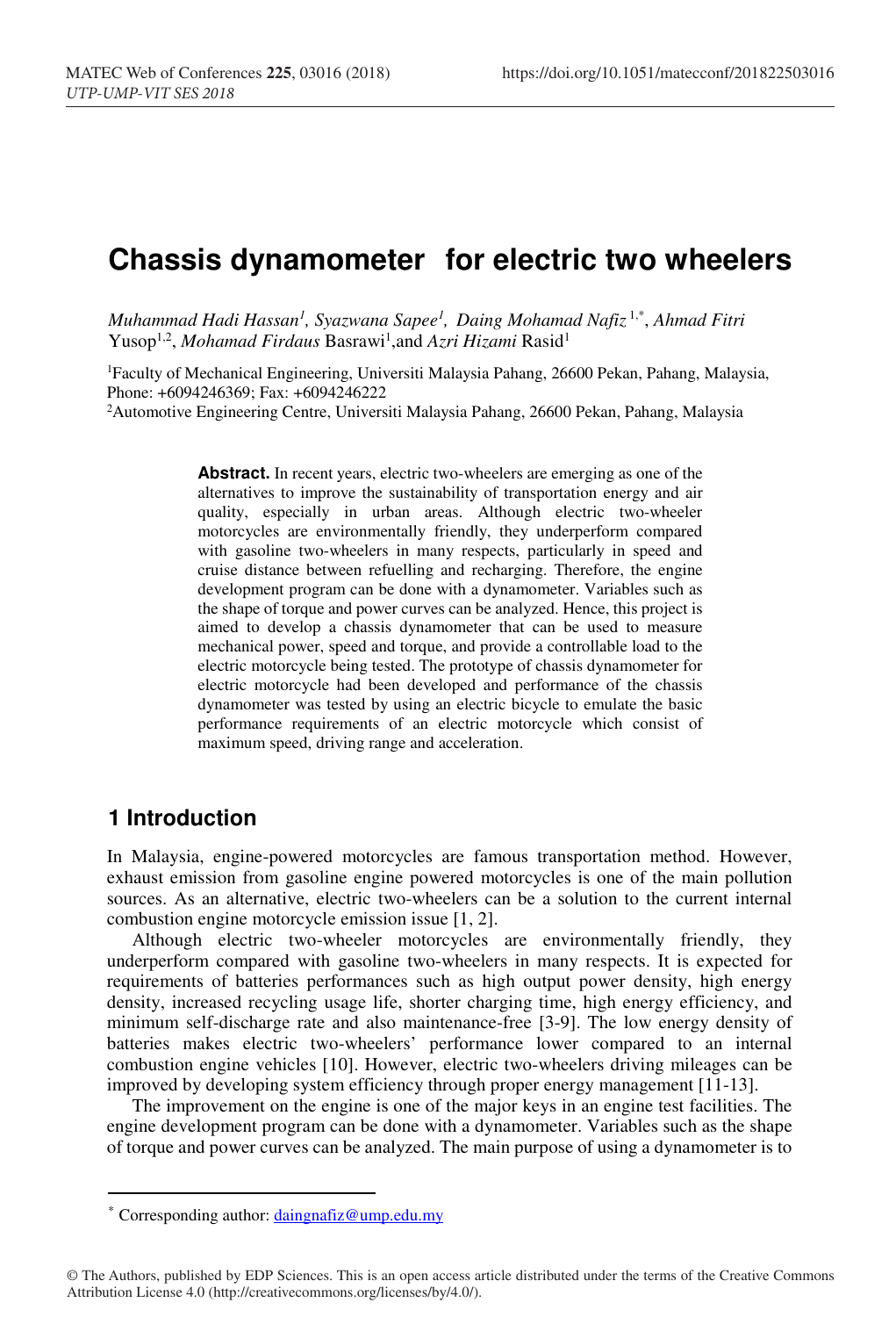get accurate and repeatable data on the tested engine. Dynamometer comprises of a metallic structure in which the bikes are placed through a ramp. The bike is tied to the dynamometer by the front wheel through a clamp that can be adjusted with the purpose of fitting the position of the back wheel. The rear wheel is placed over a solid knurled roller of steel that is fixed on the structure with two bearings [14].

A chassis dynamometer is used to measure torque and power delivered by the power train of a vehicle without removing the engine from the frame of the vehicle. Chassis dynamometer's structure has three main parts which consist of a roller, platform and additional frame. The roller has two purposes, first to receive the power that provided by the wheel and second, to absorb and store this energy in form of angular velocity, is to say acts of the inertial wheel. In order to achieve optimum condition roller, inertia and roller RPM must be at the peak. Nevertheless, the roller does not have to roll faster than 5000 rpm due to mechanical limitations.

This project is aimed to develop a chassis dynamometer that can be used to measure mechanical power, speed and torque, and provide a controllable load to the electric motorcycle being tested. The prototype of chassis dynamometer for electric motorcycle had been developed and performance of the chassis dynamometer was tested by using an electric bicycle to emulate the basic performance requirements of an electric motorcycle which consist of maximum speed, driving range and acceleration.

## **2 Design and fabrication of chassis dynamometer**

The platform and the rollers of the chassis dynamometer are built according to the specifications of the most electric two-wheelers. The frame for electric DC motor is fabricated according to the specification of the DC motor to make sure it can be fit in perfectly.

 Firstly, a design of the platform and rollers was constructed, which has an adequate size for all electric two-wheelers. The design was done by using computer-aided engineering software which is Solidworks as shown in figure 1. Then, the static analysis study was done for safety purposed and overall rigidity of the dynamometer platform. After the suitability and availability of the material are confirmed, the platform can be fabricated accordingly. This is including the design and fabrication of the motor frame.



**Fig. 1.** Chassis dynamometer assembly modelling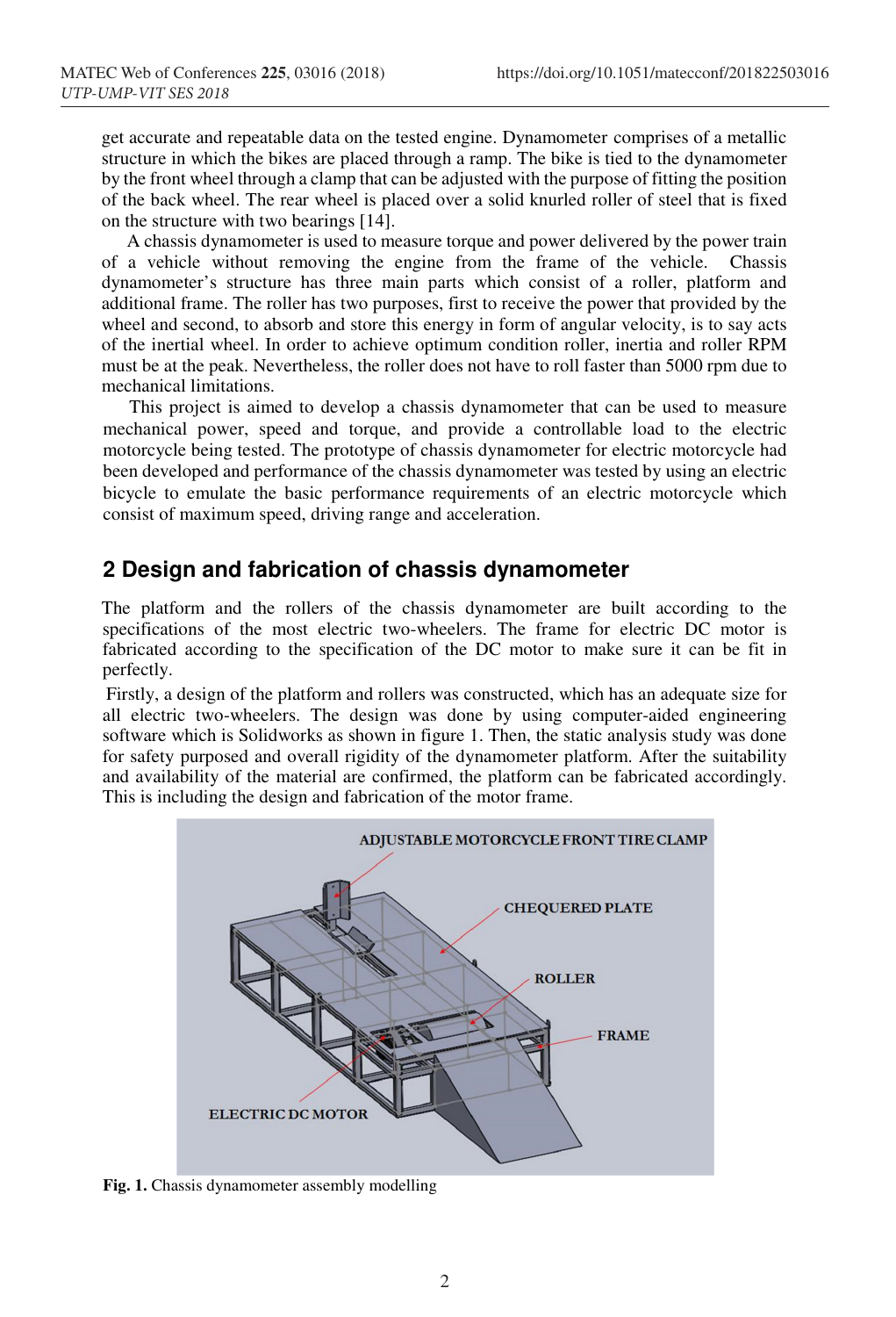The frame was fabricated using a hollow structural square section 40 mm x 40 mm welded as per design. The overall dimension of the frame is 900 mm x 2000 mm x 350 mm. The platform was made using 2 mm mild steel sheet metal. Then, it was grinded to place the roller as shown in figure 2. Figure 3 shows the prototype of chassis dynamometer for an electric motorcycle. The chassis dynamometer then was tested by using an electric bicycle as elaborated in next section.



**Fig. 2.** The basic layout of the prototype of chassis dynamometer built



**Fig. 3.** The prototype of chassis dynamometer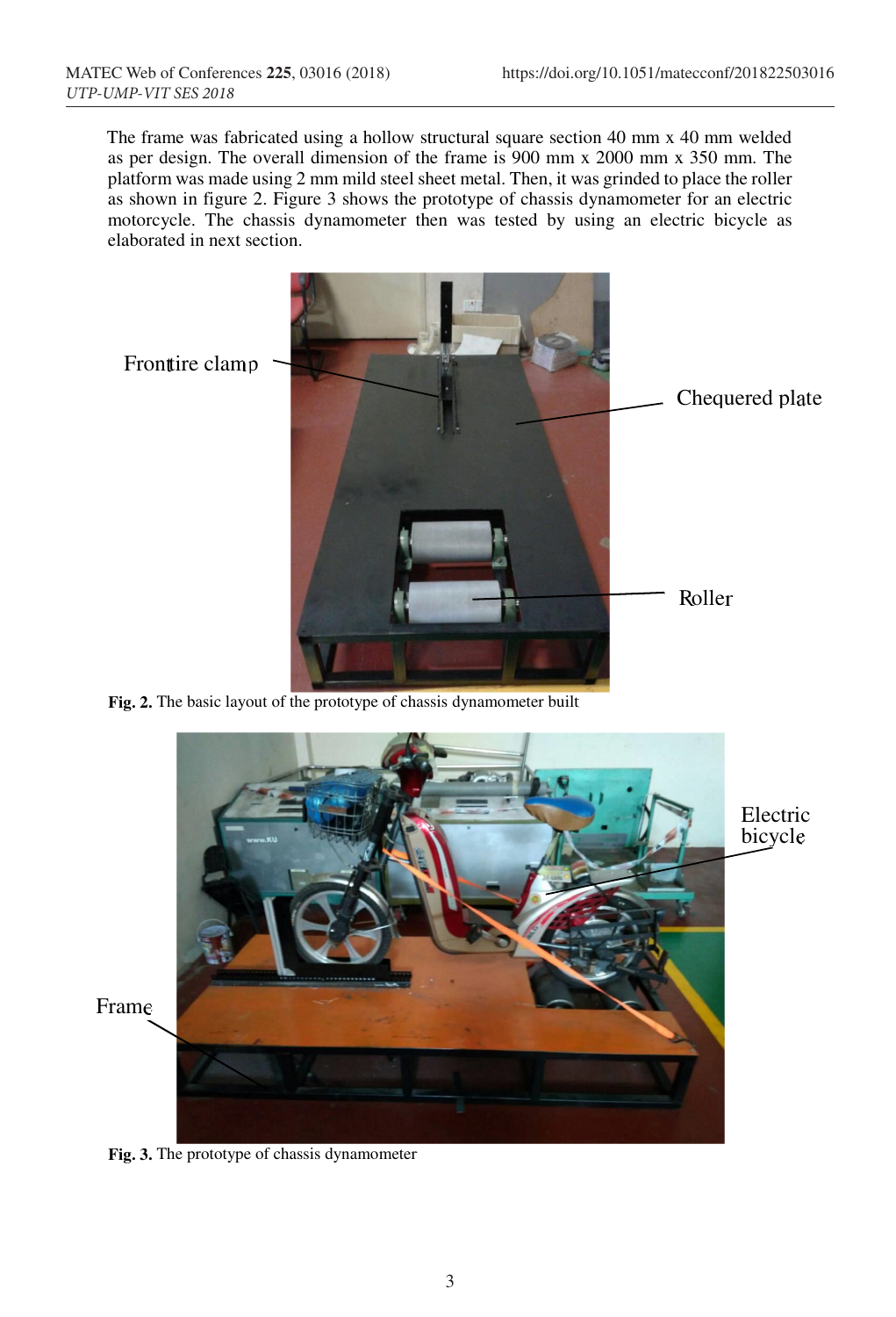# **3 Commissioning data acquisition system**

This project used sweep test for speed sensing involving rotary encoder and Arduino MEGA 2560 software for data acquisition system in order to cut the cost. The coupling was fitted to the roller and rotary encoder. The load applied was considered including a shaft, the mass of the person operating the vehicle and the mass of the vehicle itself. In this experiment, the rotation of the wheel is not only depending on the supplied rpm but also it is depending on the mass and moment of inertia caused those loads. The electric two-wheeler then was set to the desired rpm. The tires then rotate from static to its maximum rotation and this is important as the principle of sweep test is applied in the test.



**Fig. 4.** Power versus RPM and Torque versus RPM graphs



**Fig. 5.** Theoretical graph of torque/power versus RPM graph [15]